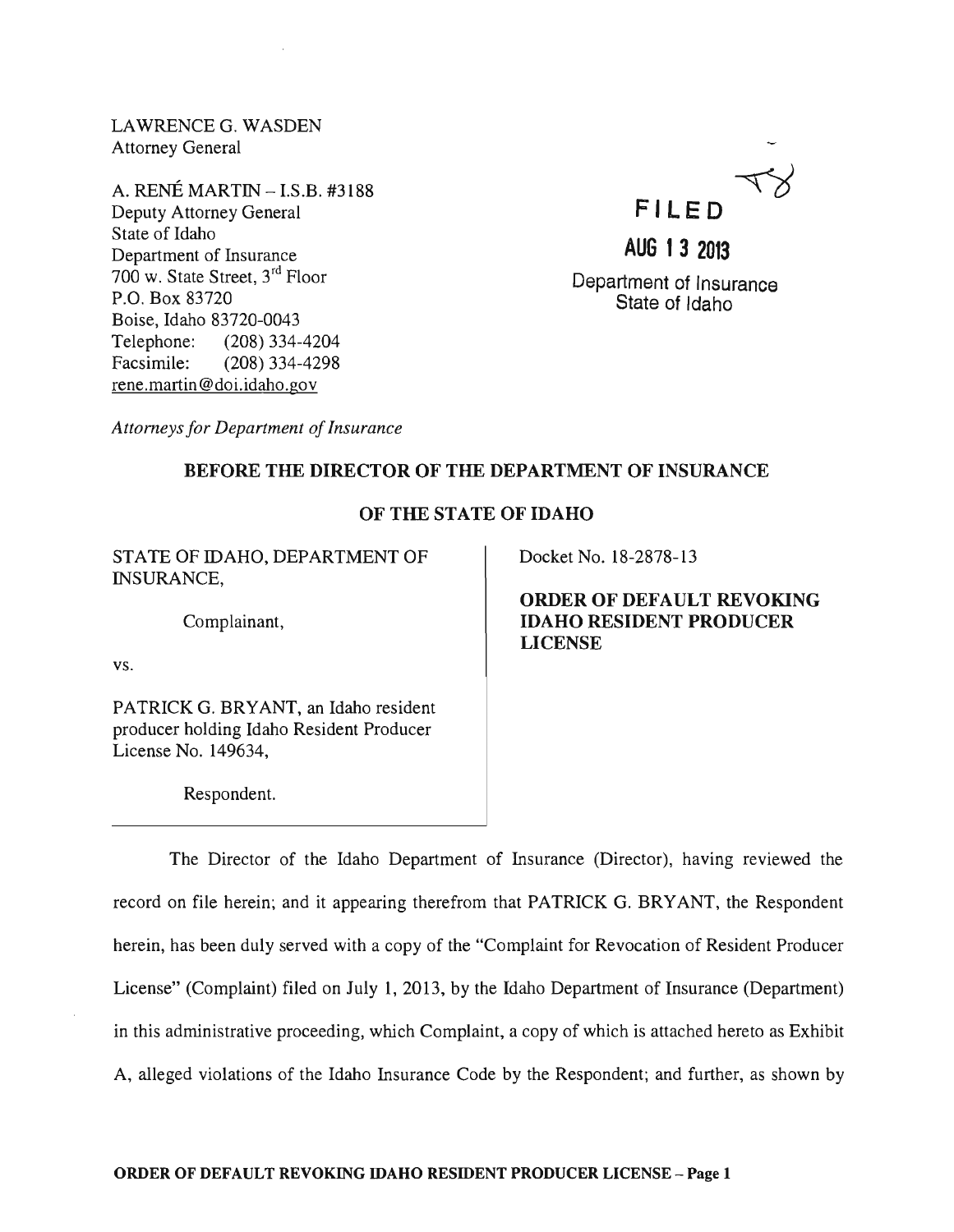the Affidavit of A. René Martin, Deputy Attorney General, on file in this proceeding, that the Respondent has failed to request a hearing or to otherwise dispute in writing the allegations set forth in such Complaint; and good cause appearing therefor,

NOW, THEREFORE, IT IS HEREBY ORDERED that Idaho Resident Producer License No. 149634 issued to PATRICK G. BRYANT is HEREBY REVOKED.

IT IS FURTHER ORDERED that PATRICK G. BRYANT shall immediately return Idaho Resident Producer License No. 149634 to the Idaho Department of Insurance at P.O. Box 83720, Boise, Idaho 83720-0043.

IT IS SO ORDERED. ." DATED this  $\frac{12}{\text{day of August, 2013}}$ .

> STATE OF IDAHO DEPARTMENT OF INSURANCE

Ullian au

Director

### NOTICE REGARDING REPORTABLE PROCEEDINGS

The foregoing is considered a reportable administrative proceeding. As such, it is a public record and is public information that may be disclosed to other states and reported to companies as to which the Respondent is actively appointed. This information will be reported to the National Association of Insurance Commissioners (NAIC) and will appear in the online searchable database of the Idaho Department of Insurance. The Respondent should be aware that this proceeding must be disclosed on any insurance license application and must be reported to any and all states in which the Respondent holds an insurance license.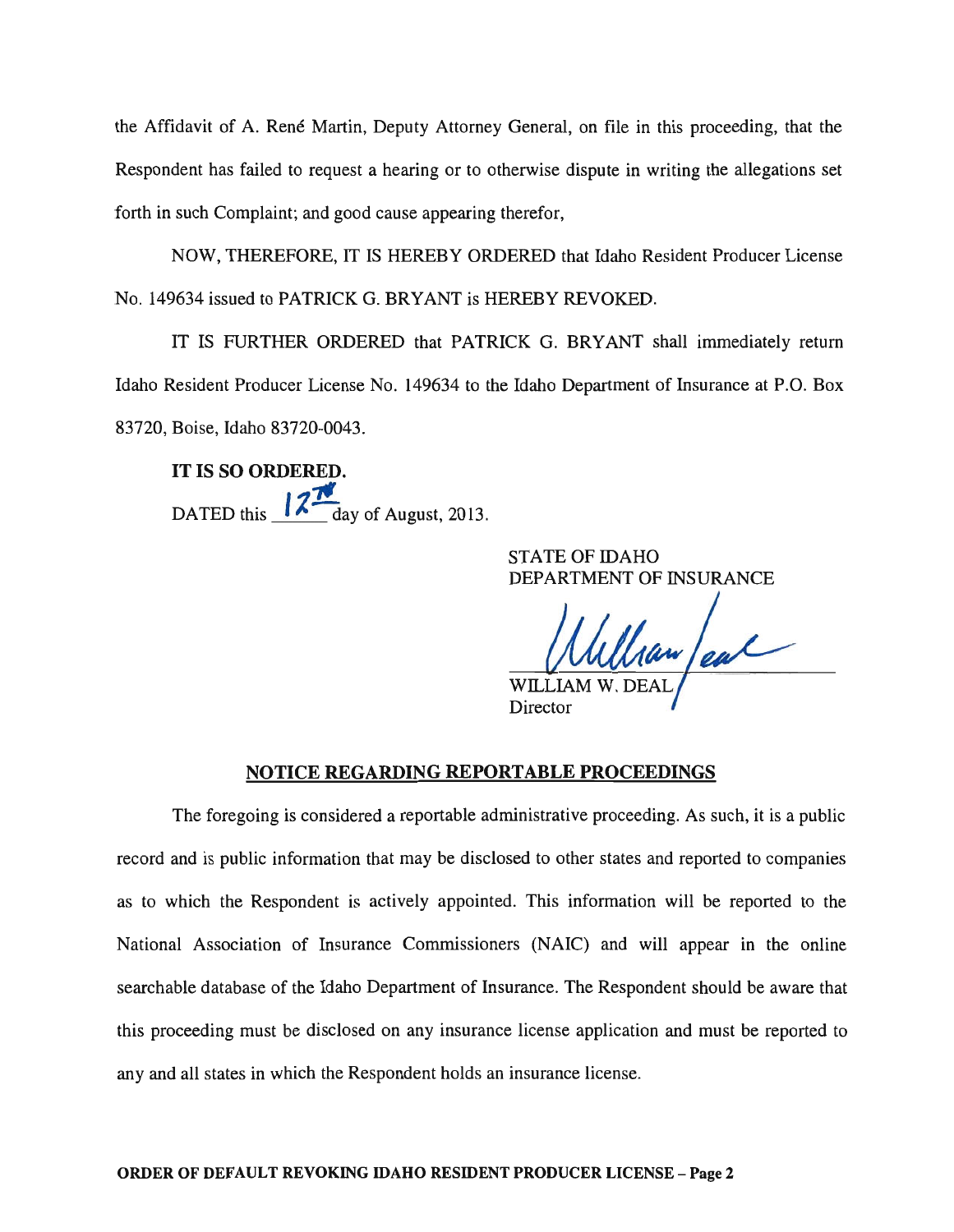#### NOTIFICATION OF RIGHTS

This Order constitutes a final order of the Director. Any party may file a motion for reconsideration of this final order within fourteen (14) days of the service date of this order. The Director will dispose of the petition for reconsideration within twenty-one (21) days of its receipt, or the petition will be considered denied by operation of law. *See,* Idaho Code  $§ 67-5246(4).$ 

Pursuant to Idaho Code §§ 67-5270 and 67-5272, any party aggrieved by this final order may appeal it by filing a petition for judicial review in the district court of the county in which: (1) the hearing was held; or (2) the final agency action was taken; or (3) the aggrieved party resides or operates its principal place of business in Idaho; or (4) the real property or personal property that was the subject of the agency decision is located. An appeal must be filed within twenty-eight (28) days of: (a) the service date of this final order; or (b) an order denying a petition for reconsideration; or (c) the failure within twenty-one (21) days to grant or deny a petition for reconsideration, whichever is later. *See,* Idaho Code § 67-5273. The filing of a petition for judicial review does not itself stay the effectiveness or enforcement of the order under appeal.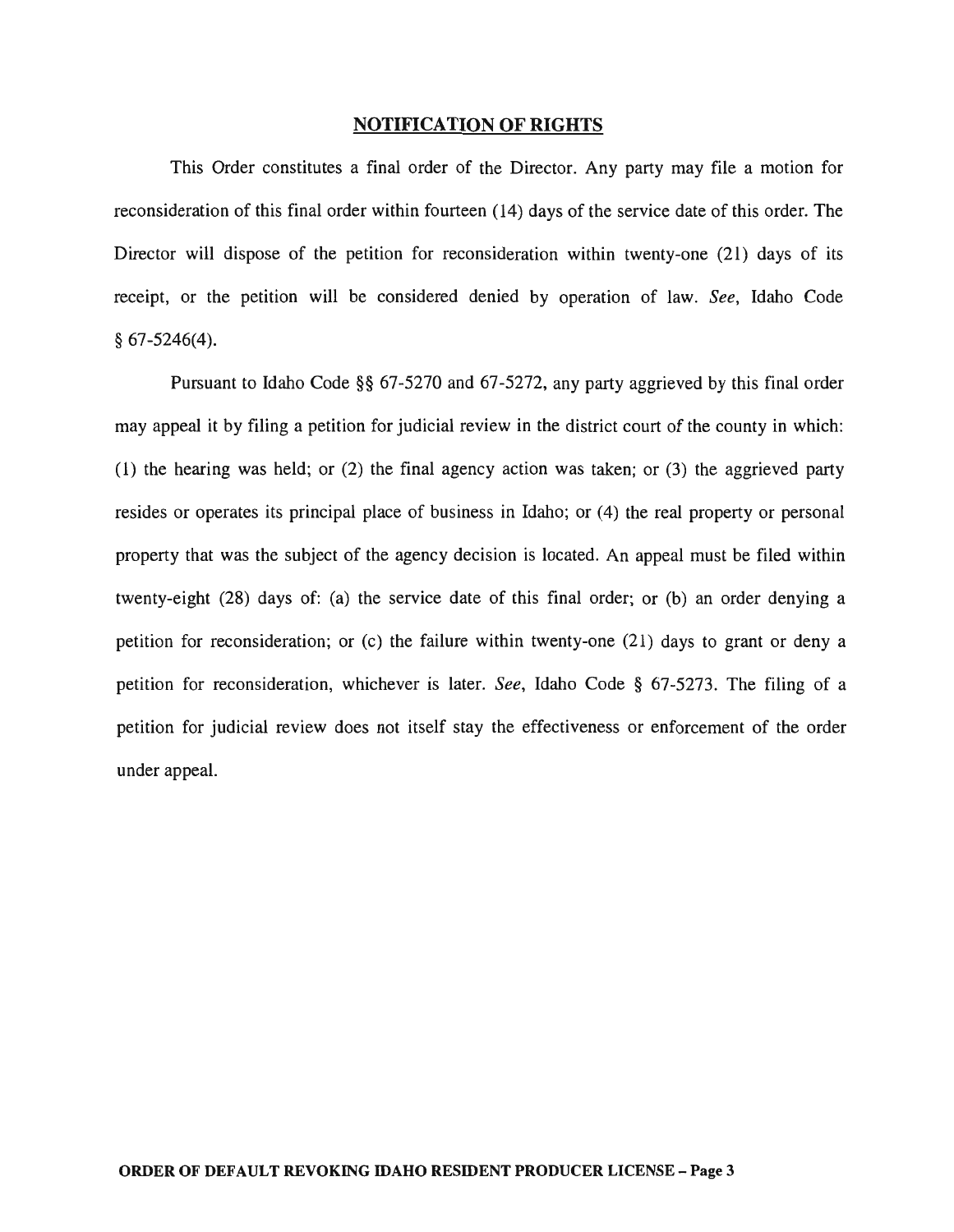# CERTIFICATE OF SERVICE

I HEREBY CERTIFY that, on this  $\sqrt{\frac{3\epsilon\hbar}{\epsilon}}$  day of August, 2013, I caused a true and correct copy of the foregoing ORDER OF DEFAULT REVOKING IDAHO RESIDENT PRODUCER LICENSE to be served upon the following by the designated means:

Patrick G. Bryant 12740 N.  $12^{th}$  Avenue Boise, ID 83714-9331

| $\boxtimes$ first class mail |
|------------------------------|
| $\boxtimes$ certified mail   |
| hand delivery                |
| via facsimile                |

MetLife Investors USA Insurance Company 5 Park Plaza, Suite 1900 Irvine, CA 92614

 $\boxtimes$  first class mail certified mail hand delivery via facsimile

A. Rene Martin Deputy Attorney General Idaho Department of Insurance 700 W. State Street P.O. Box 83720 Boise, ID 83720-0043

| first class mail          |
|---------------------------|
| certified mail            |
| $\boxtimes$ hand delivery |

a fones

ORDER OF DEFAULT REVOKING IDAHO RESIDENT PRODUCER LICENSE - Page 4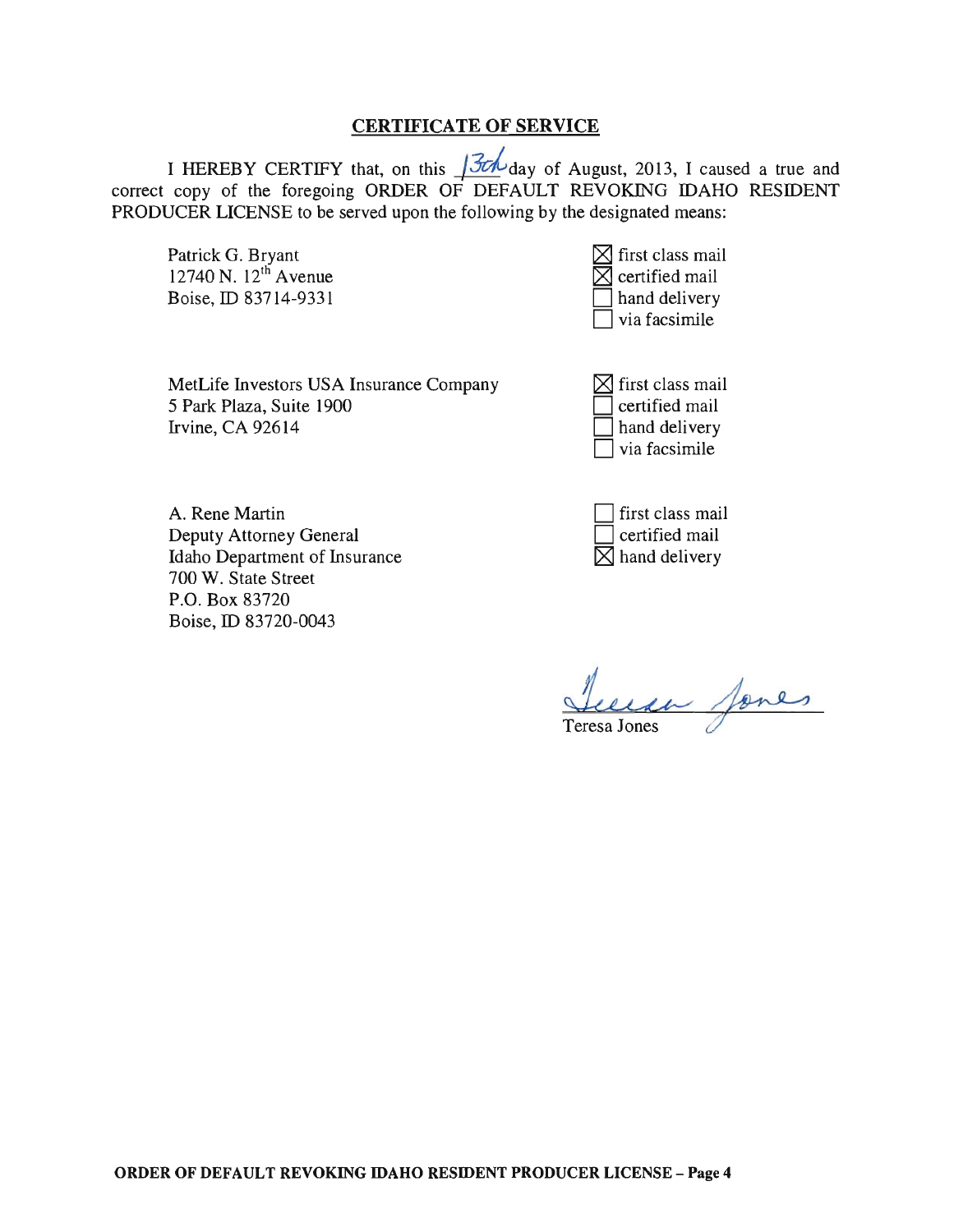LAWRENCE G. WASDEN Attorney General

A. RENE MARTIN -I.S.B. #3188 Deputy Attorney General State of Idaho Department of Insurance 700 W. State Street, 3rd Floor P.O. Box 83720 Boise, ID 83720-0043 Telephone: (208) 334-4204 Facsimile: (208) 334-4298 rene.martin@doi.idaho.gov



JUL 0 1 2013 Department of Insurance State of Idaho

*Attorneys for Department of Insurance* 

# BEFORE THE DIRECTOR OF THE DEPARTMENT OF INSURANCE

# OF THE STATE OF IDAHO

STATE OF IDAHO, DEPARTMENT OF INSURANCE,

Complainant,

vs.

PATRICK G. BRYANT, an Idaho resident producer holding Idaho Resident Producer License No. 149634,

Respondent.

Docket No. 18-2878-13

COMPLAINT FOR REVOCATION OF IDAHO RESIDENT PRODUCER LICENSE

COMES NOW the State of Idaho, Department of Insurance (Department), by and through its counsel, A. René Martin, Deputy Attorney General, to complain and allege as follows:

1. This administrative proceeding is brought under the provisions of the Idaho Insurance Code, Idaho Code § 41-101 *et seq.,* including Idaho Code § 41-1016, which authorizes

EXHIBIT

I

COMPLAINT FOR REVOCATION OF IDAHO RESIDENT PRODUCER LICENSE - 1 ----A----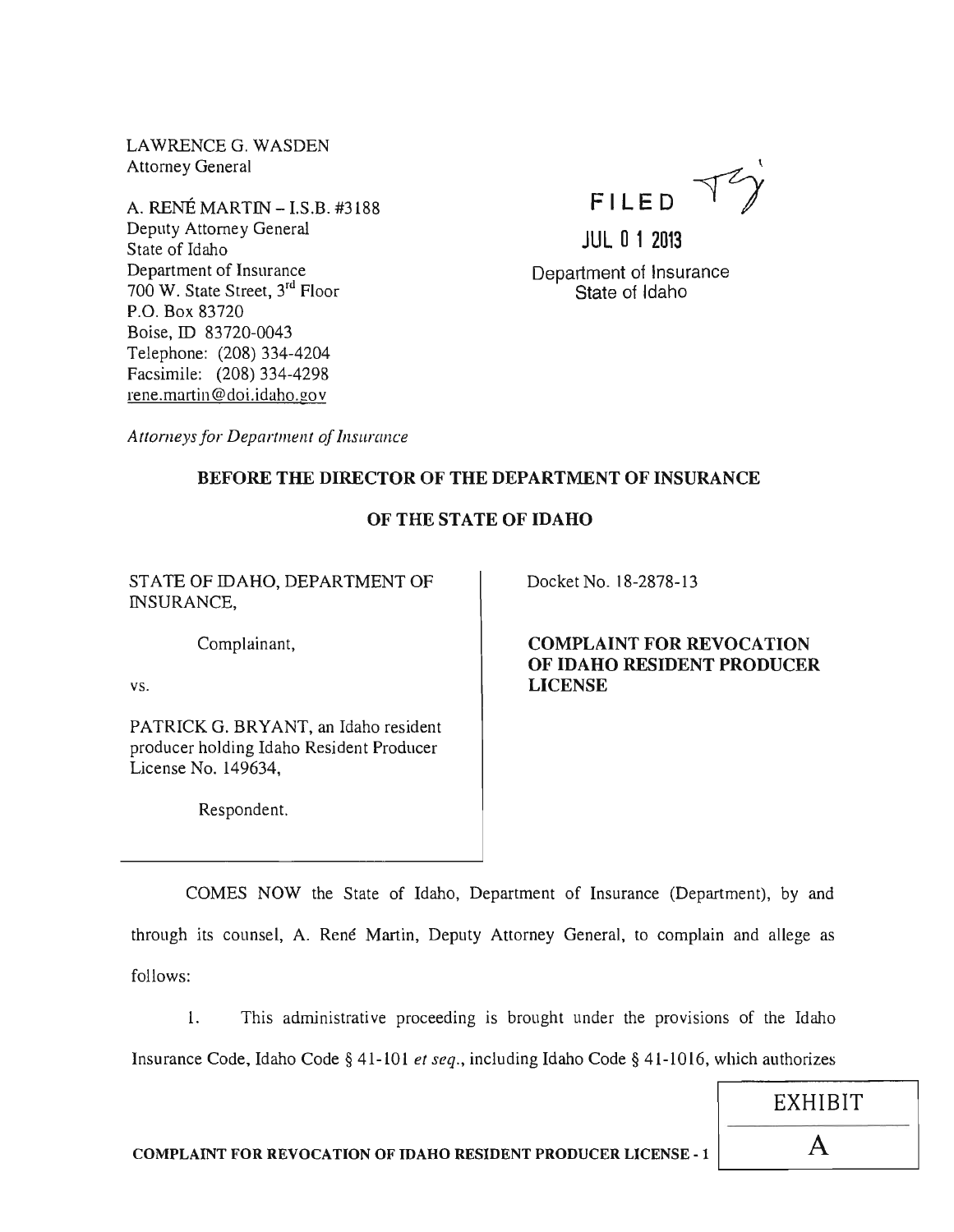the Department to initiate a contested case against an Idaho-licensed insurance producer, seeking revocation of the insurance producer's license, as well as the imposition of administrative penalties, if the Director finds, as to the licensee, that anyone (1) or more of the causes or violations enumerated in subsections  $(1)(a)$  through  $-(n)$  of that section exist.

#### RESPONDENT

2. PATRICK G. BRYANT (the Respondent) is a resident of the state of Idaho and is an Idaho-licensed insurance producer, currently holding Idaho Resident Producer License No. 149634. Such license was issued on March 9, 2007.

#### FACTS

3. On or about October 24, 2012, the State of Washington, Office of Insurance Commissioner, entered its Findings of Fact, Conclusions of Law, and Final Order *In the Matter of Patrick Bryant, Licensee,* Docket No. 12-0086. Such order concluded that the Respondent had falsely altered internal insurance company documents, constituting "us[ing] fraudulent or dishonest practices," in violation of Washington insurance law, and imposed a five hundred dollar (\$500) penalty against the Respondent, which penalty was to be paid in two equal installments, with the first installment due January 2, 2013, and the second installment due April 2, 2013.

4. On or about April 8, 2013, the Insurance Commissioner of the State of Washington issued an Order Revoking License, in Docket No. 13-0121, which order revoked the Respondent's Washington nonresident insurance producer license, effective April 19,2013. Such order was based on the Respondent's failure to make payment of either installment of the five hundred dollar (\$500) penalty imposed against him, as described in paragraph 3 above.

#### COMPLAINT FOR REVOCATION OF IDAHO RESIDENT PRODUCER LICENSE - 2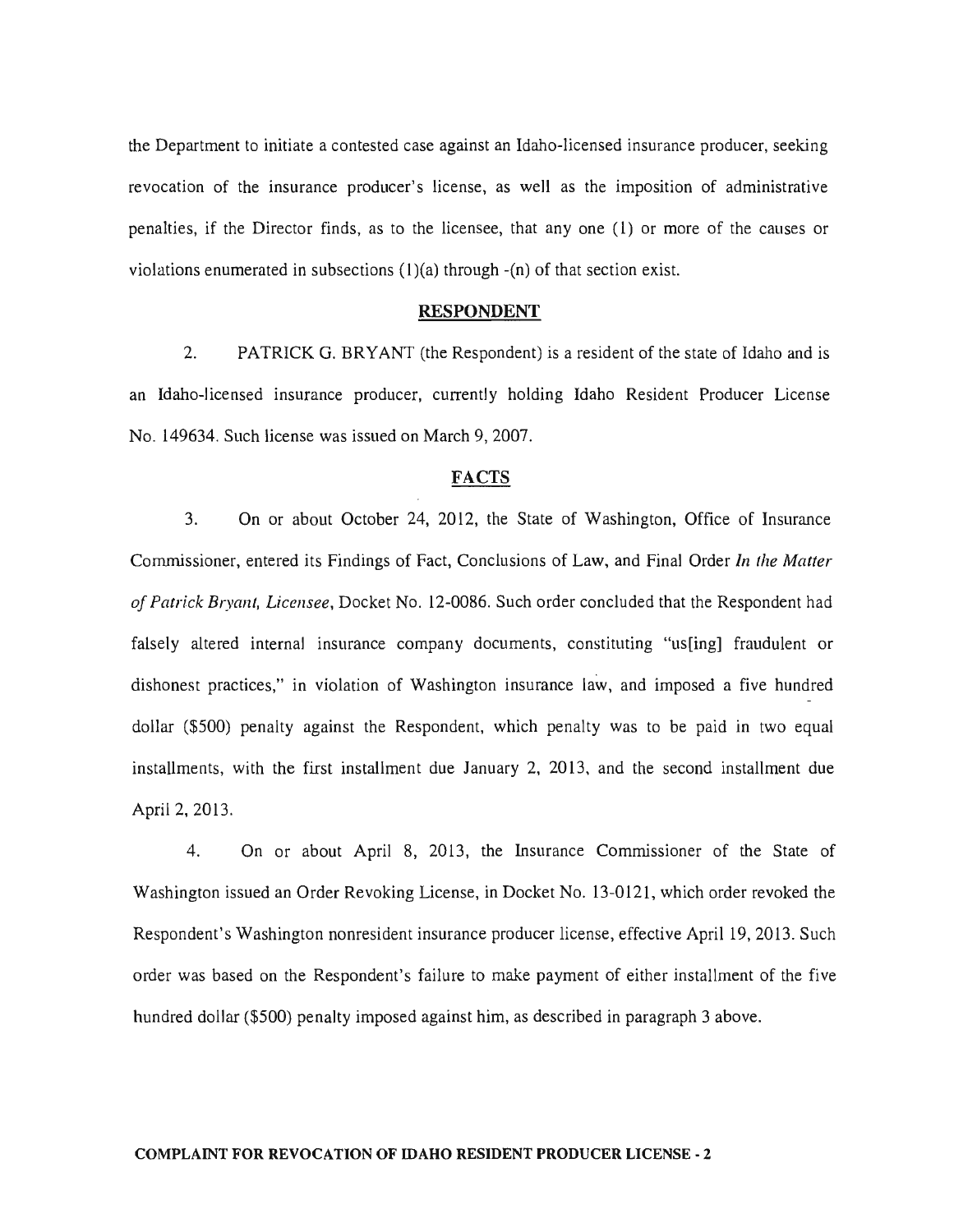### **CONCLUSIONS OF LAW AND VIOLATIONS**

# *COUNT ONE: REVOCATION OF THE RESPONDENT'S INSURANCE LICENSE IN ANOTHER STATE*

5. Paragraphs 1 through 4 above are incorporated fully herein by this reference.

6. Idaho Code § 41-1016(1)(i) provides that the Director of the Department of Insurance (Director) may revoke the Idaho license of an insurance producer whose insurance producer license is denied, suspended, or revoked in any other state.

7. The revocation of Respondent's insurance producer license in Washington, as detailed in paragraph 4 above, constitutes cause for revocation of the Respondent's Idaho resident insurance producer license, pursuant to Idaho Code  $\S$  41-1016(1)(i).

# *COUNTS TWO AND THREE: FAILURE TO REPORT ADMINISTRATIVE ACTION TAKEN IN ANOTHER JURISDICTION*

8. Paragraphs 1 through 4 above are incorporated herein by this reference.

9. Idaho Code § 41-1021(1) provides that a producer shall report to the Director any administrative action taken against the producer in another jurisdiction within thirty (30) days of the final disposition of the matter. The orders described in paragraphs 3 and 4 above are administrative actions required to be reported by the Respondent to the Department within thirty (30) days of the final disposition. The Respondent failed to report the administrative actions described in paragraphs 3 and 4 above as required by Idaho Code § 41-1021(1).

10. Idaho Code § 41-1016(1)(b) permits the Director to revoke the license of a producer who violates any provision of title 41, Idaho Code. The Respondent's failure to report the two administrative actions taken against him by the Insurance Commissioner of the State of Washington, as referenced above, each constitutes a violation of Idaho Code § 41-1021(1),

#### **COMPLAINT FOR REVOCATION OF IDAHO RESIDENT PRODUCER LICENSE· 3**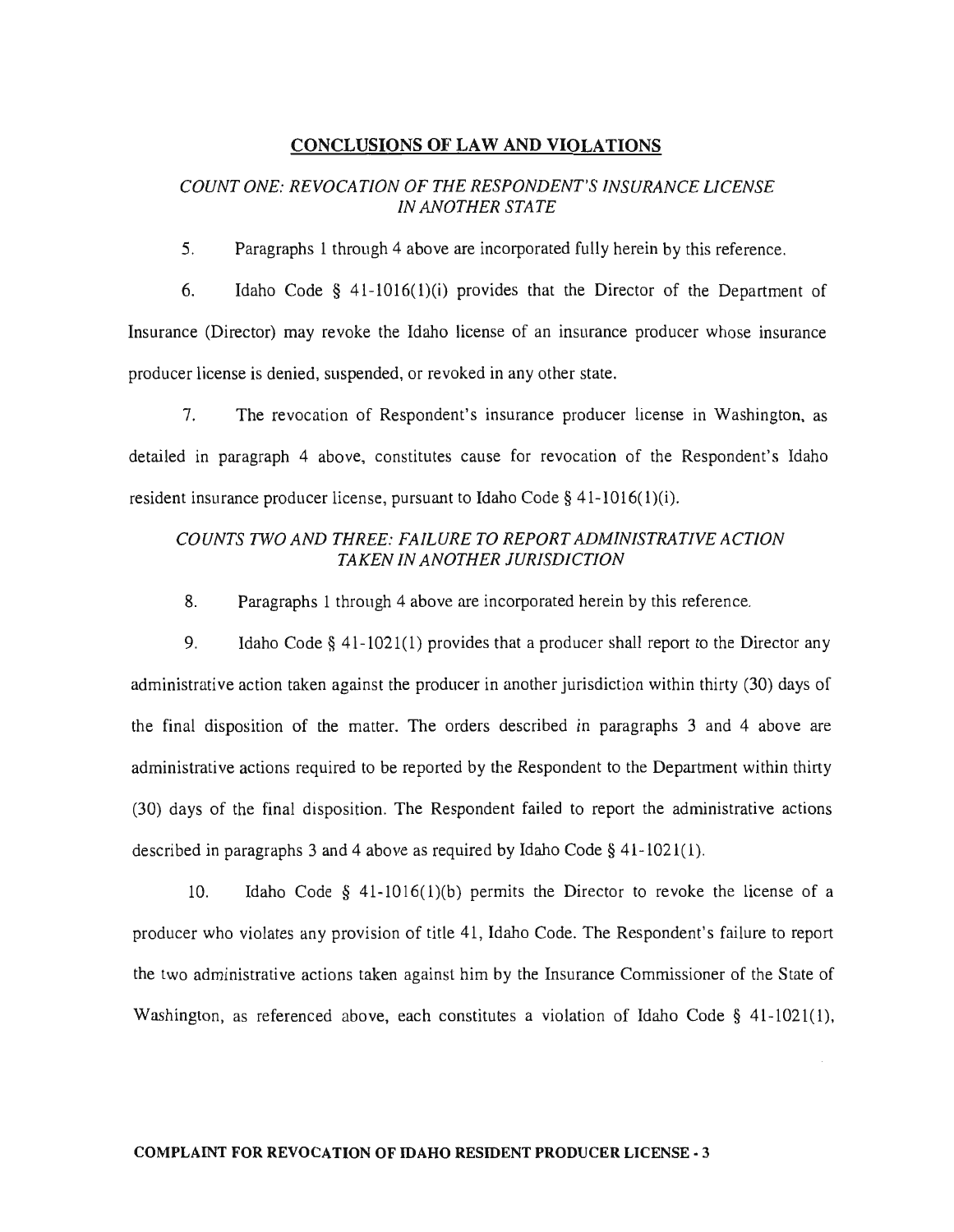authorizing the Director to revoke the Respondent's Idaho resident insurance producer license, pursuant to Idaho Code  $\S$  41-1016(1)(b).

#### *COUNT FOUR: VIOLATION OF ORDER OF ANOTHER STATE'S INSURANCE DIRECTOR*

11. Paragraphs 1 through 4 above are incorporated fully herein by this reference.

12. Idaho Code § 41-10 16(1 )(b) permits the Director to revoke the Idaho license of an insurance producer who violates an order of another state's insurance director.

13. The Respondent's failure to pay the penalty imposed against him by the Insurance Commissioner of the State of Washington, as described in paragraphs 3 and 4 above, constitutes cause for revocation of the Respondent's Idaho resident insurance producer license, pursuant to Idaho Code § 41-1016(1)(b).

#### REQUEST FOR RELIEF

14. Based on the foregoing, and pursuant to Idaho Code § 41-1016(1)(b) and -(i), the Department seeks issuance by the Director of an order revoking Idaho Resident Producer License No. 149634 held by the Respondent.

# NOTICE OF RIGHT TO A HEARING

THE RESPONDENT IS HEREBY NOTIFIED, pursuant to Idaho Code § 41-232A(2), that a written request for a hearing must be filed and served upon the Department within twentyone (21) days after service of this Complaint. Failure to file and serve a written request for a hearing upon the Department within the twenty-one (21) day time period shall be deemed a waiver of the opportunity for a hearing and to contest the allegations in the Complaint, pursuant to Idaho Code § 41-232A(2).

Any written request for a hearing shall be served on the Director of the Idaho Department of Insurance, addressed as follows:

#### COMPLAINT FOR REVOCATION OF IDAHO RESIDENT PRODUCER LICENSE - 4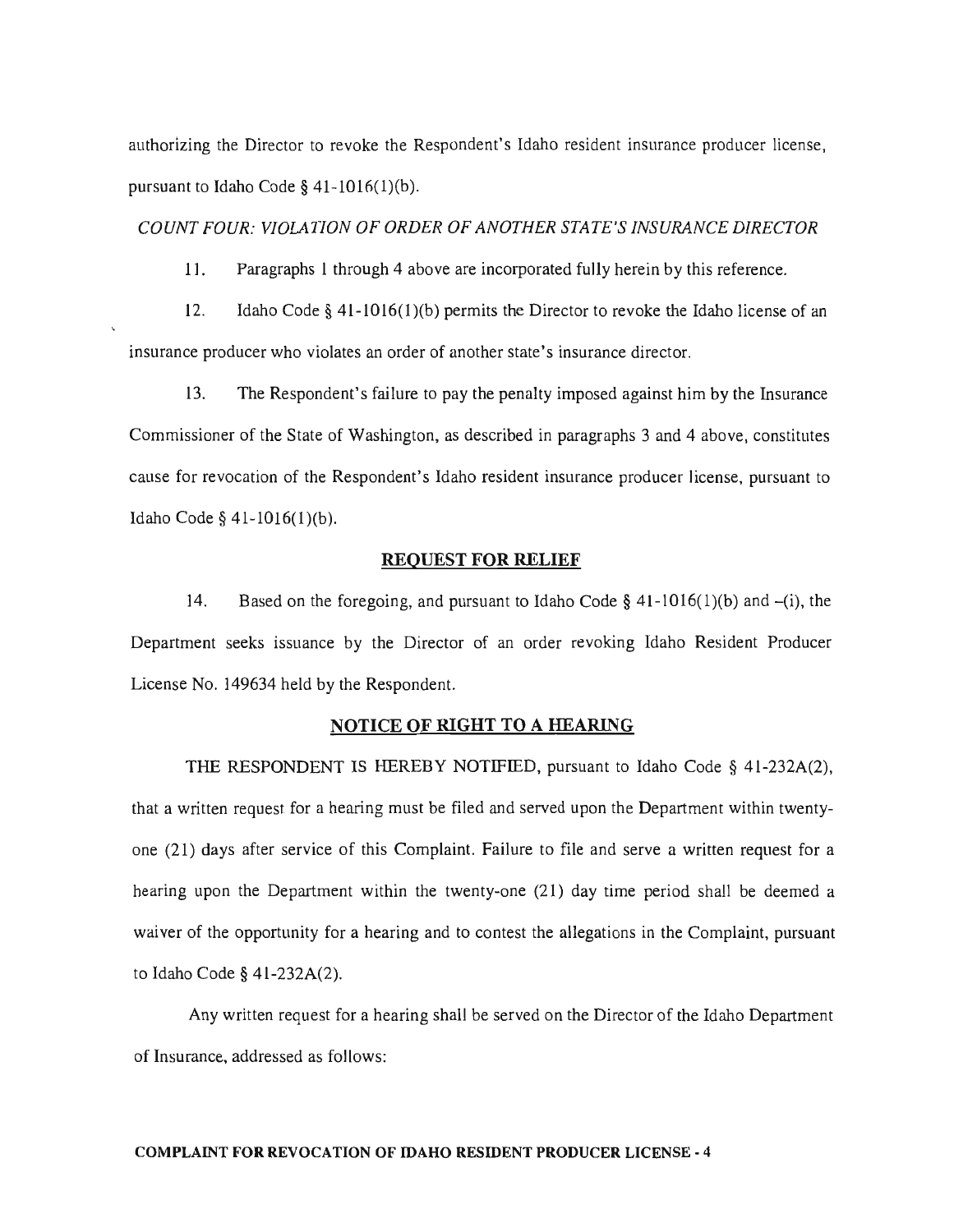William W. Deal, Director Idaho Department of Insurance P.O. Box 83720 Boise, ID 83720-0043

A copy shall also be provided to the Department's counsel in this matter, A. René Martin,

Deputy Attorney General, at the following address:

A. René Martin Deputy Attorney General Idaho Department of Insurance P.O. Box 83720 Boise, ID 83720-0043

DATED this  $\frac{37}{100}$  day of July, 2013.

STATE OF IDAHO OFFICE OF THE ATTORNEY GENERAL

A. Rine Martin

Deputy Attorney General